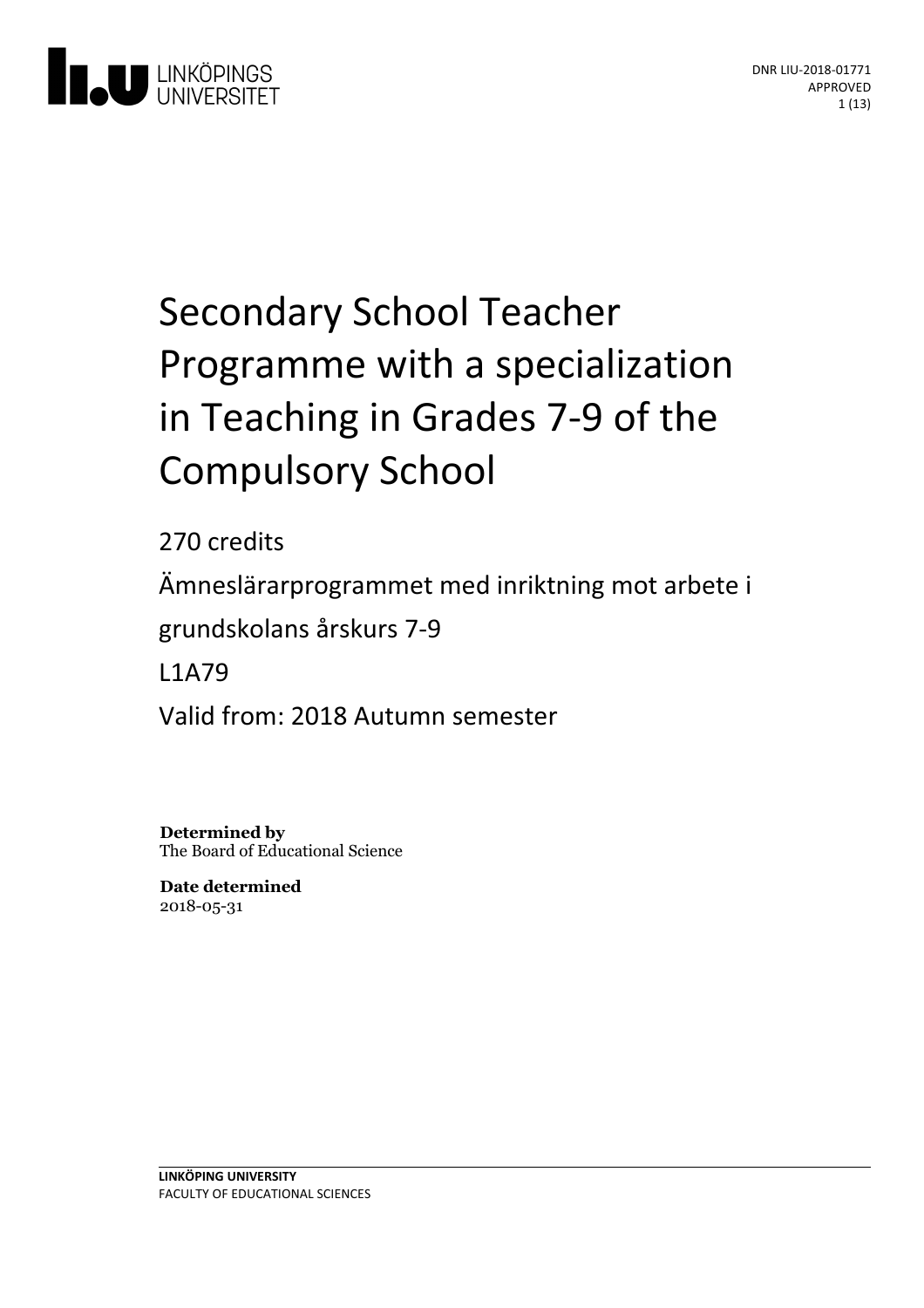# Entry requirements

# Degree in Swedish

Ämneslärarexamen med inriktning mot arbete i grundskolans årskurs 7-9

# Degree in English

Degree of Master of Arts in Secondary Education Degree of Master of Science in Secondary Education

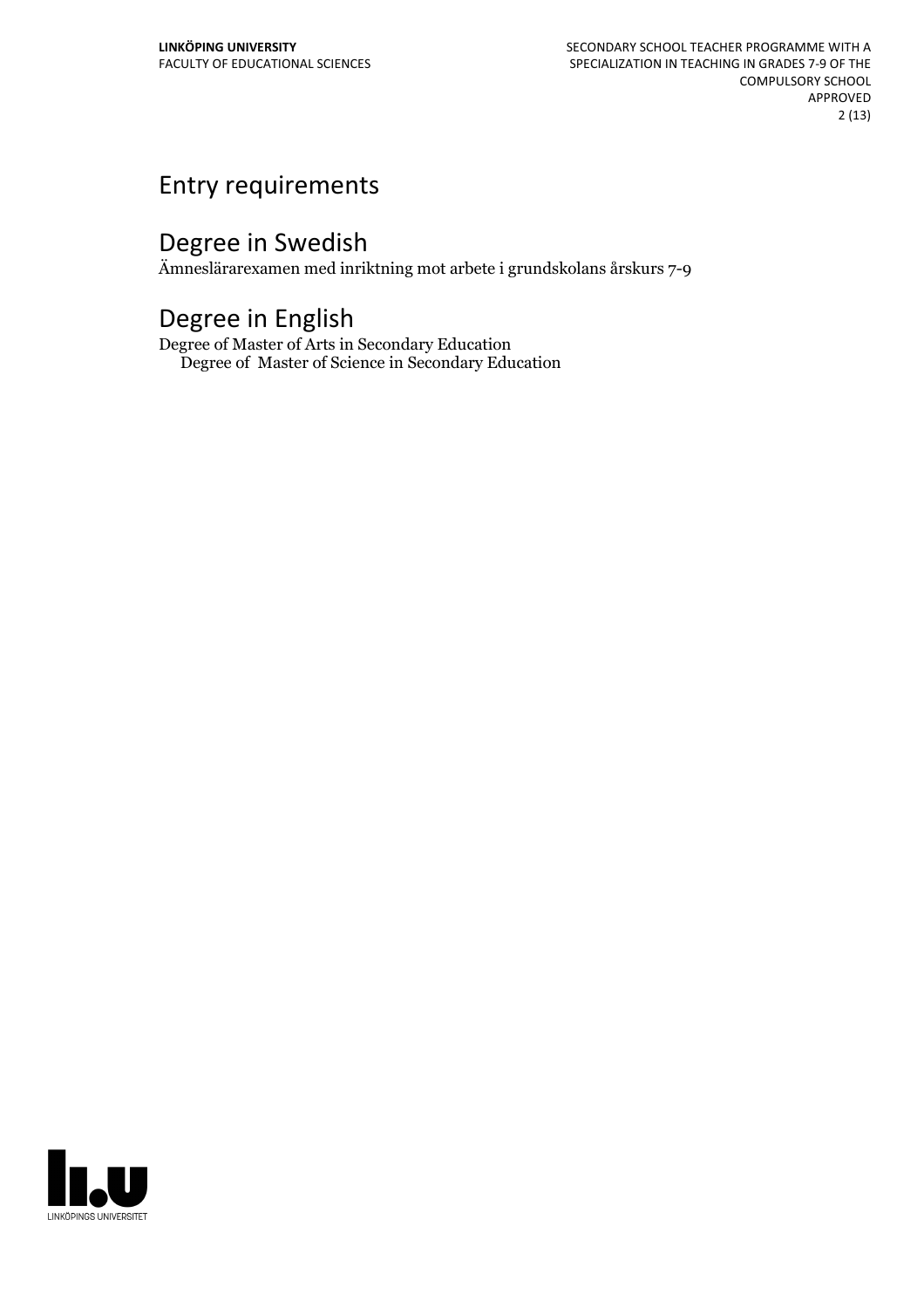# **Curriculum**

#### **Semester 1 (Autumn 2018)**

| Course<br>code | Course name                                                               | <b>Credits</b> | Level | Weeks              | <b>ECV</b> |
|----------------|---------------------------------------------------------------------------|----------------|-------|--------------------|------------|
| 91MA16         | <b>Mathematics: Mathematics Education 1</b>                               | 5.5            | G1X   |                    |            |
| 975G01         | <b>Educational Sciences 1, Didactics</b>                                  | 5              | G1X   | v201834-<br>201836 | C          |
| 975G07         | Educational Sciences 2, Development and<br>Learning                       | 8.5            | G1X   | v201837-<br>201843 | C          |
| 91MA13         | <b>Mathematics: Foundation Course in</b><br><b>Mathematics</b>            | 6              | G1X   | v201837-<br>201844 |            |
| 91MAV1         | Mathematics: Teaching practicum                                           | 1.5            | G1X   | v201841-<br>201841 | E          |
| 974GV6         | <b>Educational Scienes, Teaching Practise</b>                             | 1.5            | G1X   | v201841-<br>201841 | F          |
| 975G03         | Educational Sciences 3, Knowledge Assessment                              | 7.5            | G1X   | v201844-<br>201848 | C          |
| 91MA14         | Mathematics: One Variable Calculus 1                                      | 6              | G1X   | v201845-<br>201851 |            |
| 91MA15         | Mathematics: Linear Algebra                                               | 6              | G1X   | v201845-<br>201851 |            |
| 975G04         | Educational Sciences 4, History of Education,<br>Societal role and values | 7.5            | G1X   | v201849-<br>201903 | C          |

#### *Specialisation: Subject: Mathematics*

#### **Semester 2 (Spring 2019)**

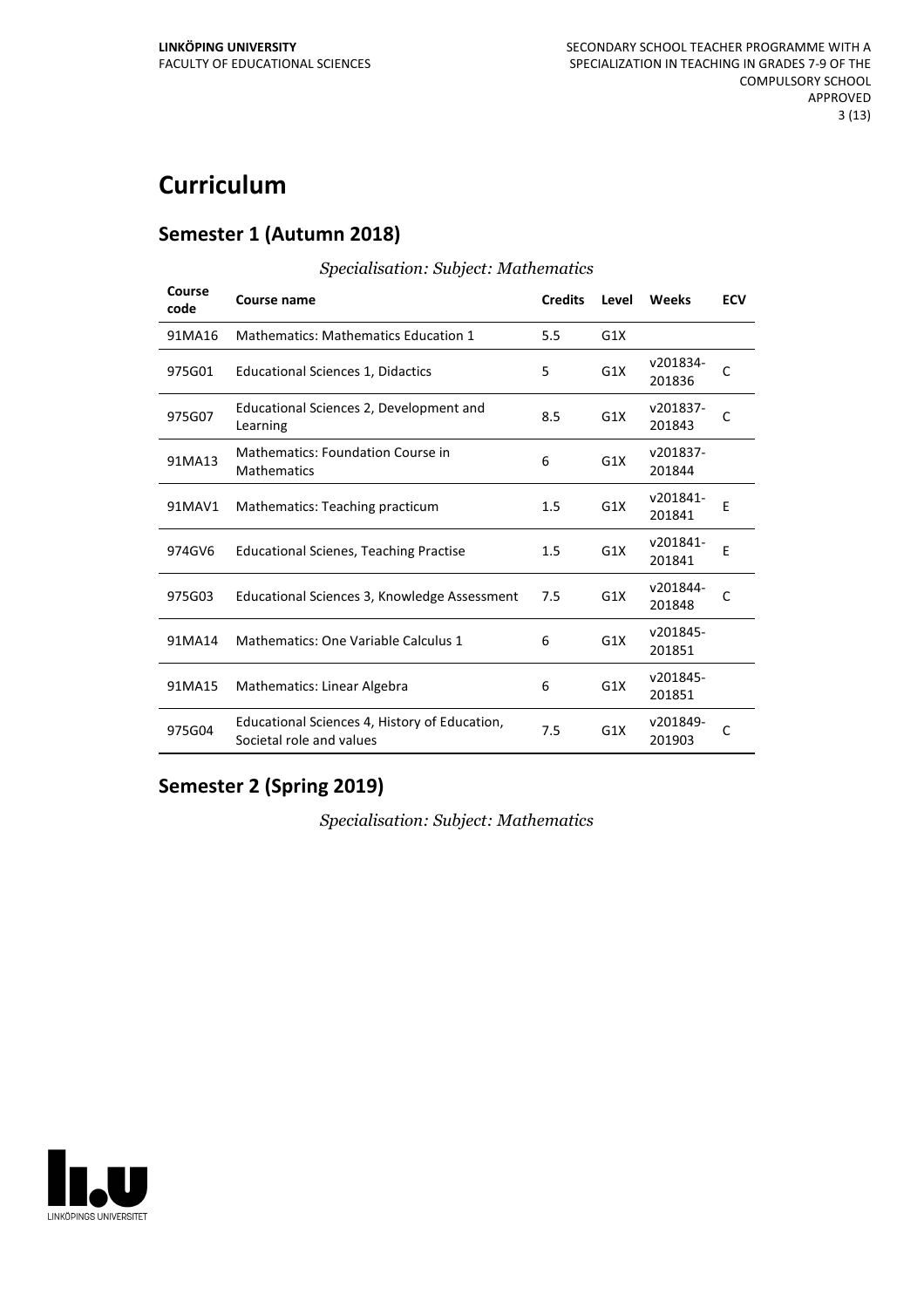| Course<br>code | Course name                                                                | <b>Credits</b> | Level | <b>Weeks</b>       | <b>ECV</b> |
|----------------|----------------------------------------------------------------------------|----------------|-------|--------------------|------------|
| 91TM17         | Wood and Metal Craft (1-15 cr)                                             | 15             | G1X   | v201904-<br>201913 | E          |
| 91TX17         | Textile Craft (1-15 cr)                                                    | 15             | G1X   | v201904-<br>201913 | Ε          |
| 91BI17         | Biology (1-15 cr)                                                          | 15             | G1X   | v201904-<br>201923 | E          |
| 91BI27         | Biology (16-30 cr)                                                         | 15             | G1X   | v201904-<br>201923 | E          |
| 91EN11         | English (1-27,5 cr)                                                        | 27.5           | G1X   | v201904-<br>201923 | E          |
| 91MA32         | Mathematics: Programming with a<br>Mathematical and Didactical Perspective | 6              | G1X   | v201904-<br>201923 | C          |
| 91MA39         | <b>Mathematics: Mathematics Education 2</b>                                | 3              | G1X   | v201904-<br>201923 | E          |
| 91MAV9         | <b>Mathematics: Teaching Practice</b>                                      | 6              | G1X   | v201904-<br>201923 | C          |
| 91SH13         | Social Science (1-30 Credits)                                              | 30             | G1X   | v201904-<br>201923 | E          |
| 91SV13         | Swedish (1-30 cr)                                                          | 30             | G1X   | v201904-<br>201923 | E          |
| 9GMA04         | Mathematics, Calculus in One Variable 2                                    | 6              | G1X   | v201904-<br>201923 | E          |
| 9GMA05         | <b>Mathematics: Statistics</b>                                             | 5              | G1X   | v201904-<br>201923 |            |
| 9GMA06         | <b>Mathematics: Calculus in Several Variables</b>                          | 4              | G1X   | v201904-<br>201923 | С          |
| 91TM27         | Wood and Metal Craft (16-30 cr)                                            | 15             | G1X   | v201914-<br>201923 | Е          |
| 91TX27         | Textile Craft (16-30 cr)                                                   | 15             | G1X   | v201914-<br>201923 | E          |
| 91ENV7         | English, Teaching Practise (28-30 cr)                                      | 2.5            | G1X   | v201915-<br>201917 | E          |

## **Semester 3 (Autumn 2019)**

*Specialisation: Subject: Mathematics*

| Course<br>code | <b>Course name</b> |  |  | Credits Level Weeks ECV |  |  |
|----------------|--------------------|--|--|-------------------------|--|--|
|----------------|--------------------|--|--|-------------------------|--|--|

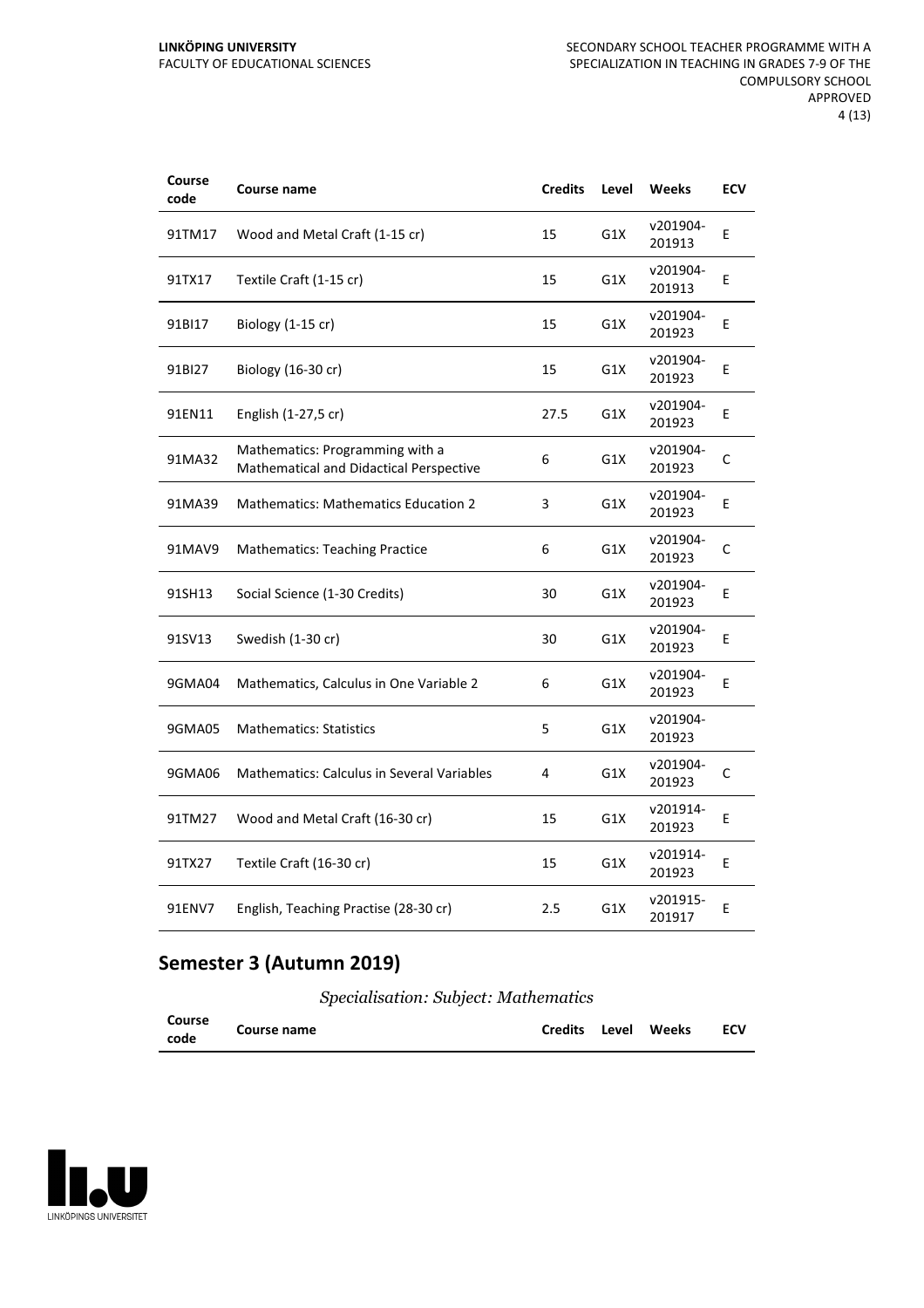| Course<br>code | <b>Course name</b>                                             | <b>Credits</b> | Level            | Weeks              | ECV |
|----------------|----------------------------------------------------------------|----------------|------------------|--------------------|-----|
| 91MA12         | <b>Mathematics: Geometry</b>                                   | 5              | G1X              | v201934-<br>201937 | Е   |
| 92MA12         | <b>Mathematics: Geometry</b>                                   | 5              | G1X              | v201934-<br>201937 | Ε   |
| 92RE13         | Religious Studies (1-15 Cr)                                    | 15             | G1X              | v201934-<br>201943 | E   |
| 92SA11         | Swedish as a second language (1-15 cr)                         | 15             | G1X              | v201934-<br>201943 | E   |
| 92TK17         | Technology (1-15 cr)                                           | 15             | G1X              | v201934-<br>201943 | Е   |
| 92FR11         | French (1-27,5 cr)                                             | 27.5           | G1X              | v201934-<br>202003 | E   |
| 92GE01         | Geography (1-30 cr)                                            | 30             | G1X              | v201934-<br>202003 | Ε   |
| 92MAV1         | Mathematics: Teaching practice (17-18 cr)                      | 1.5            | G1X              | v201934-<br>202003 | Е   |
| 92SP11         | Spanish (1-27,5 cr)                                            | 27.5           | G1X              | v201934-<br>202003 | E   |
| 92TY11         | German (1-27,5 cr)                                             | 27.5           | G1X              | v201934-<br>202003 | E   |
| 92KE11         | Chemistry (1-15 cr)                                            | 15             | G1X              | v201936-<br>201944 | E   |
| 92MA13         | <b>Mathematics: Foundation Course in</b><br><b>Mathematics</b> | 6              | G1X              | v201936-<br>201944 | Е   |
| 92MA16         | <b>Mathematics: Mathematics Education 1</b>                    | 5.5            | G1X              | v201936-<br>202003 | E   |
| 974GVM         | <b>Educational Scienes, Teaching Practice</b>                  | 1.5            | G <sub>2</sub> X | v201937-<br>201943 | С   |
| 975G07         | Educational Sciences 2, Development and<br>Learning            | 8.5            | G1X              | v201937-<br>201943 | Ε   |
| 975G03         | Educational Sciences 3, Knowledge Assessment                   | 7.5            | G1X              | v201944-<br>201948 | E   |
| 92MA15         | Mathematics: Linear Algebra                                    | 6              | G1X              | v201944-<br>202003 | E   |
| 92RE23         | Religious Studies (16-30 Cr)                                   | 15             | G1X              | v201944-<br>202003 | Ε   |
| 92SA21         | Swedish as a second language (16-30 cr)                        | 15             | G1X              | v201944-<br>202003 | E   |

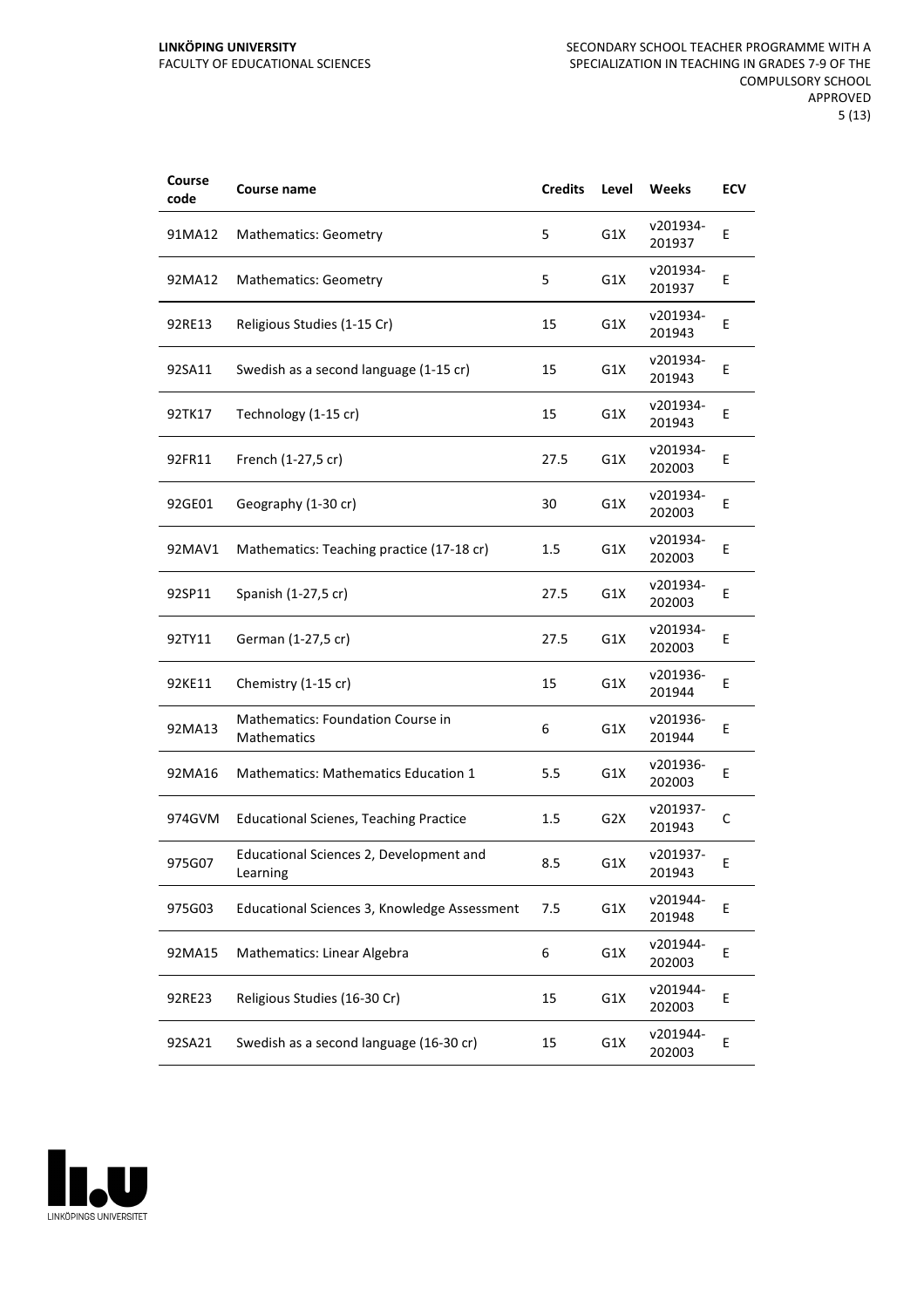| Course<br>code | Course name                                                               | <b>Credits</b> | Level | Weeks              | <b>ECV</b> |
|----------------|---------------------------------------------------------------------------|----------------|-------|--------------------|------------|
| 92TK27         | Technology (16-27 cr)                                                     | 12             | G1X   | v201944-<br>202003 | E          |
| 92KE21         | Chemistry (16-30 cr)                                                      | 15             | G1X   | v201945-<br>202003 | E          |
| 92MA14         | Mathematics: One Variable Calculus 1                                      | 6              | G1X   | v201945-<br>202003 | Е          |
| 92T1V8         | Technology: Teaching Practice (28-30 cr)                                  | 3              | G1X   | v201947-<br>201948 | E          |
| 92S1V7         | Spanish: Teaching Practice (28-30 cr)                                     | 2.5            | G1X   | v201948-<br>201950 | E          |
| 92T1V7         | German: Teaching Practice (28-30 cr)                                      | 2.5            | G1X   | v201948-<br>201950 | E          |
| 92F1V7         | French: Teaching Practice (28-30 cr)                                      | 2.5            | G1X   | v201949-<br>202003 | Ε          |
| 975G04         | Educational Sciences 4, History of Education,<br>Societal role and values | 7.5            | G1X   | v201949-<br>202003 | E          |

## **Semester 4 (Spring 2020)**

| Course<br>code | Course name                       | <b>Credits</b> | Level | Weeks              | <b>ECV</b> |
|----------------|-----------------------------------|----------------|-------|--------------------|------------|
| 92BI17         | Biology $(1-15$ cr)               | 15             | G1X   | v202004-<br>202013 | C          |
| 92FY11         | Physics (1-15 cr)                 | 15             | G1X   | v202004-<br>202013 | E          |
| 92FY21         | Physics (16-30 cr)                | 15             | G1X   | v202004-<br>202013 | E          |
| 92TK37         | Technology (31-40,5 cr)           | 10.5           | G1X   | v202004-<br>202013 | E          |
| 92TM17         | Wood and Metal Craft (1-15 cr)    | 15             | G1X   | v202004-<br>202013 | E          |
| 92TX17         | Textile Craft (1-15 cr)           | 15             | G1X   | v202004-<br>202013 | E          |
| 92RE43         | Religiuos Studies (46-60 Credits) | 15             | G1X   | v202004-<br>202015 | E          |
| 92EN11         | English (1-27,5 cr)               | 27.5           | G1X   | v202004-<br>202023 | E          |

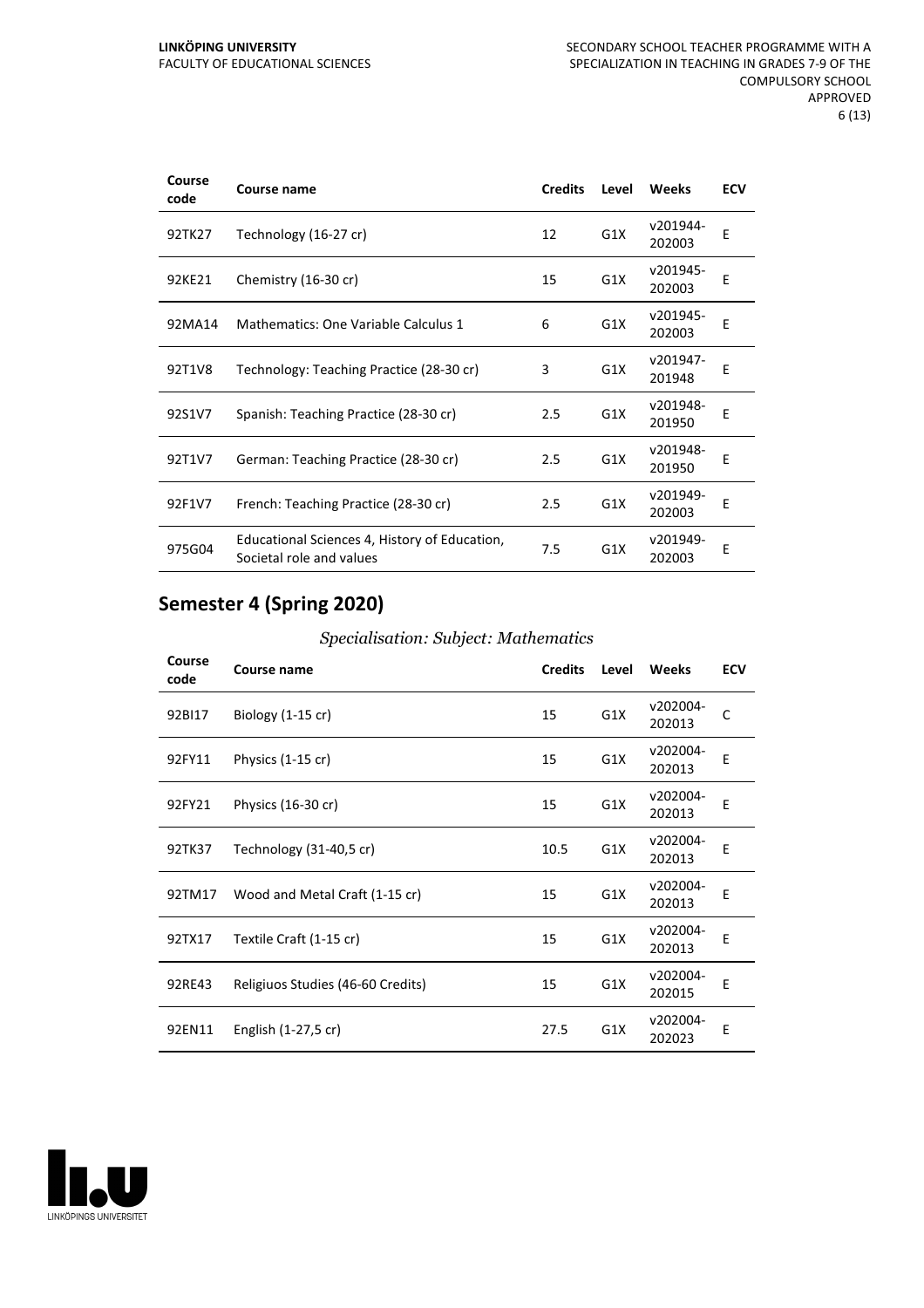| Course<br>code | <b>Course name</b>                                     | <b>Credits</b> | Level            | Weeks              | <b>ECV</b> |
|----------------|--------------------------------------------------------|----------------|------------------|--------------------|------------|
| 92GE33         | Geography (31-52,5 cr)                                 | 22.5           | G1X              | v202004-<br>202023 | E          |
| 92KE31         | Chemistry (31-45 cr)                                   | 15             | G1X              | v202004-<br>202023 | Ε          |
| 92SH13         | Social Science (1-30 Credits)                          | 30             | G <sub>2</sub> X | v202004-<br>202023 | E          |
| 92SP31         | Spanish (31-55 cr)                                     | 25             | G1X              | v202004-<br>202023 | E          |
| 92SPV9         | Spanish: Teaching Practice                             | 5              | G1X              | v202004-<br>202023 | Ε          |
| 92TY31         | German (31-55 cr)                                      | 25             | G1X              | v202004-<br>202023 | E          |
| 92TYV9         | German: Teaching Practice (56-60 cr)                   | 5              | G1X              | v202004-<br>202023 | Ε          |
| 92TKV9         | Technology: Teaching Practice (41-45 cr)               | 4.5            | G1X              | v202009-<br>202011 | Ε          |
| 92GEV9         | Geography: Teaching Practice (52.5 - 60 cr)            | 7.5            | G1X              | v202009-<br>202013 | E          |
| 92E1V7         | English: Teaching Practice (28-30)                     | 2.5            | G1X              | v202013-<br>202014 | E          |
| 92KEV9         | Chemistry: Teaching Practice (46-52,5 cr)              | 7.5            | G1X              | v202013-<br>202018 | E          |
| 92REV9         | Religious Education: Teaching Practice (37,5-45<br>cr) | 7.5            | G1X              | v202013-<br>202018 | Ε          |
| 92BI27         | Biology (16-30 cr)                                     | 15             | G1X              | v202014-<br>202023 | С          |
| 92TK47         | Technology (46-60 cr)                                  | 15             | G1X              | v202014-<br>202023 | E          |
| 92TM27         | Wood and Metal Craft (16-30 cr)                        | 15             | G1X              | v202014-<br>202023 | Ε          |
| 92TX27         | Textile Craft (16-30 cr)                               | 15             | G1X              | v202014-<br>202023 | E          |
| 92KE41         | Chemistry (53-60 cr)                                   | 7.5            | G1X              | v202019-<br>202023 | E          |
| 92RE33         | Religious Studies (31-37,5 Credits)                    | 7.5            | G1X              | v202019-<br>202023 | E          |

## **Semester 5 (Autumn 2020)**

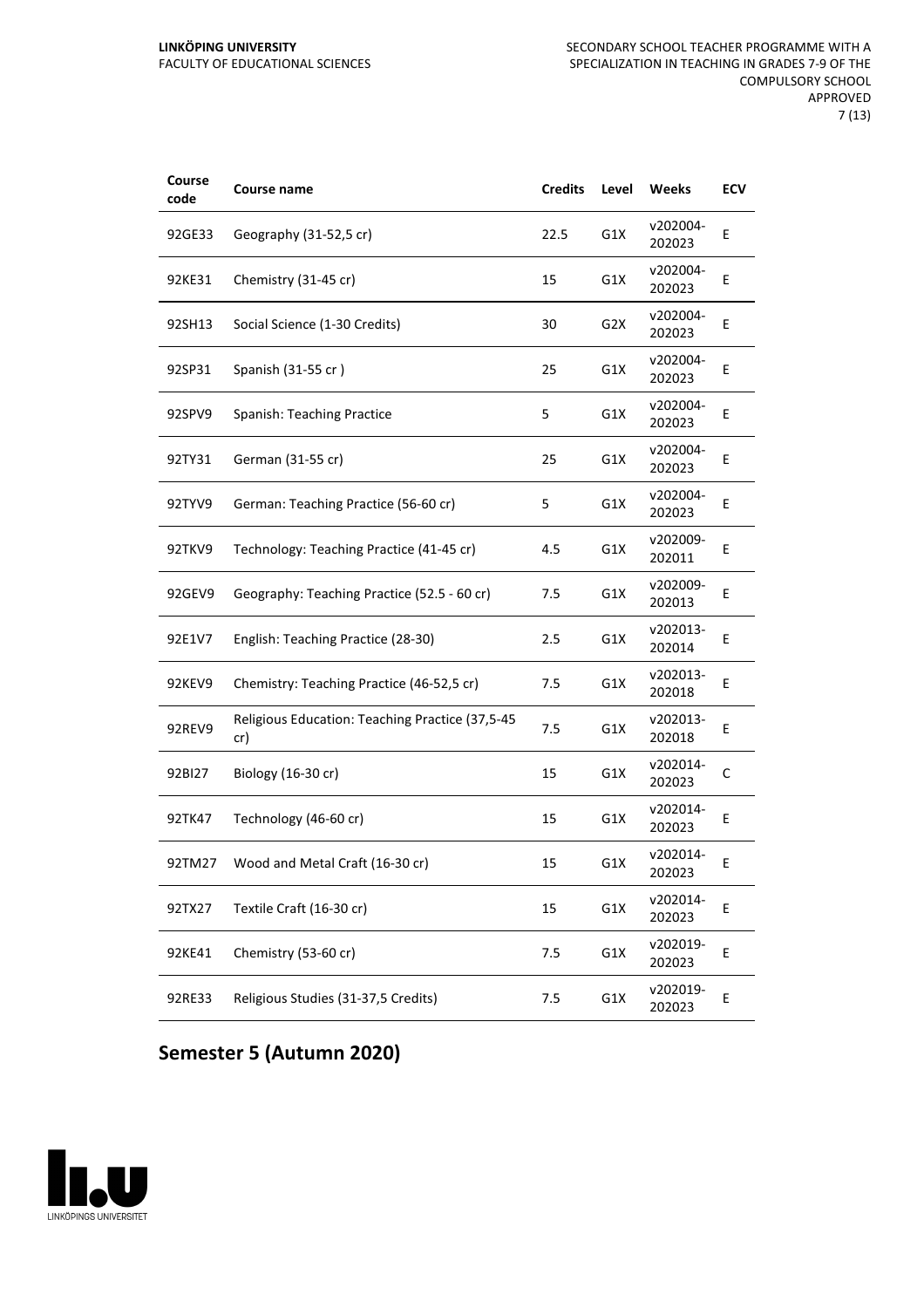| Course<br>code | Course name                                              | <b>Credits</b> | Level            | Weeks              | <b>ECV</b>   |
|----------------|----------------------------------------------------------|----------------|------------------|--------------------|--------------|
| 91MA12         | <b>Mathematics: Geometry</b>                             | 5              | G1X              | v202034-<br>202037 | E            |
| 93TM37         | Wood and Metal Craft (38,5-45 cr)                        | 7.5            | G1X              | v202034-<br>202043 | E            |
| 93TMV9         | Wood and Metal Craft: Teaching Practice (31-<br>37,5 cr) | 7.5            | G1X              | v202034-<br>202043 | Ε            |
| 93TX37         | Textile Craft (38,5-45 cr)                               | 7.5            | G1X              | v202034-<br>202043 | Ε            |
| 93TXV9         | Textile Craft: Teaching Practice (31-37,5 cr)            | 7.5            | G1X              | v202034-<br>202043 | E            |
| 93EN31         | English (31-55 cr)                                       | 25             | G <sub>2</sub> X | v202034-<br>202103 | E            |
| 93SH33         | Social Science (31-52,5 cr)                              | 22.5           | G2X              | v202034-<br>202103 | E            |
| 93BI38         | Biology (31-37,5 cr)                                     | 7.5            | G <sub>2</sub> X | v202036-<br>202039 | $\mathsf{C}$ |
| 93FY31         | Physics (31-37,5 cr)                                     | 7.5            | G <sub>2</sub> X | v202036-<br>202044 | E            |
| 93FYV9         | Physics: Teaching Practice (37,5-45 cr)                  | 7.5            | G <sub>2</sub> X | v202036-<br>202044 | C            |
| 974GVM         | <b>Educational Scienes, Teaching Practice</b>            | 1.5            | G <sub>2</sub> X | v202037-<br>202043 | С            |
| 975G07         | Educational Sciences 2, Development and<br>Learning      | 8.5            | G1X              | v202037-<br>202043 | E            |
| 93ENV8         | English: Teaching Practice (56-58 cr)                    | 3              | G <sub>2</sub> X | v202039-<br>202040 | Ε            |
| 93BIV9         | Biology: Teaching Practice (38-45 cr)                    | 7.5            | G <sub>2</sub> X | v202039-<br>202044 | E            |
| 975G03         | Educational Sciences 3, Knowledge Assessment             | 7.5            | G1X              | v202044-<br>202048 | Е            |
| 93TM47         | Wood and Metal Craft (46-60 cr)                          | 15             | G1X              | v202044-<br>202103 | Ε            |
| 93TX47         | Textile Craft (46-60 cr)                                 | 15             | G1X              | v202044-<br>202103 | E            |
| 93ENV9         | English: Teaching Practice (59-60 cr)                    | 2              | G <sub>2</sub> X | v202045-<br>202045 | E            |
| 93SHV9         | Social Science, Teaching Practice, (53-60 cr)            | 7.5            | G1X              | v202045-<br>202049 | C            |

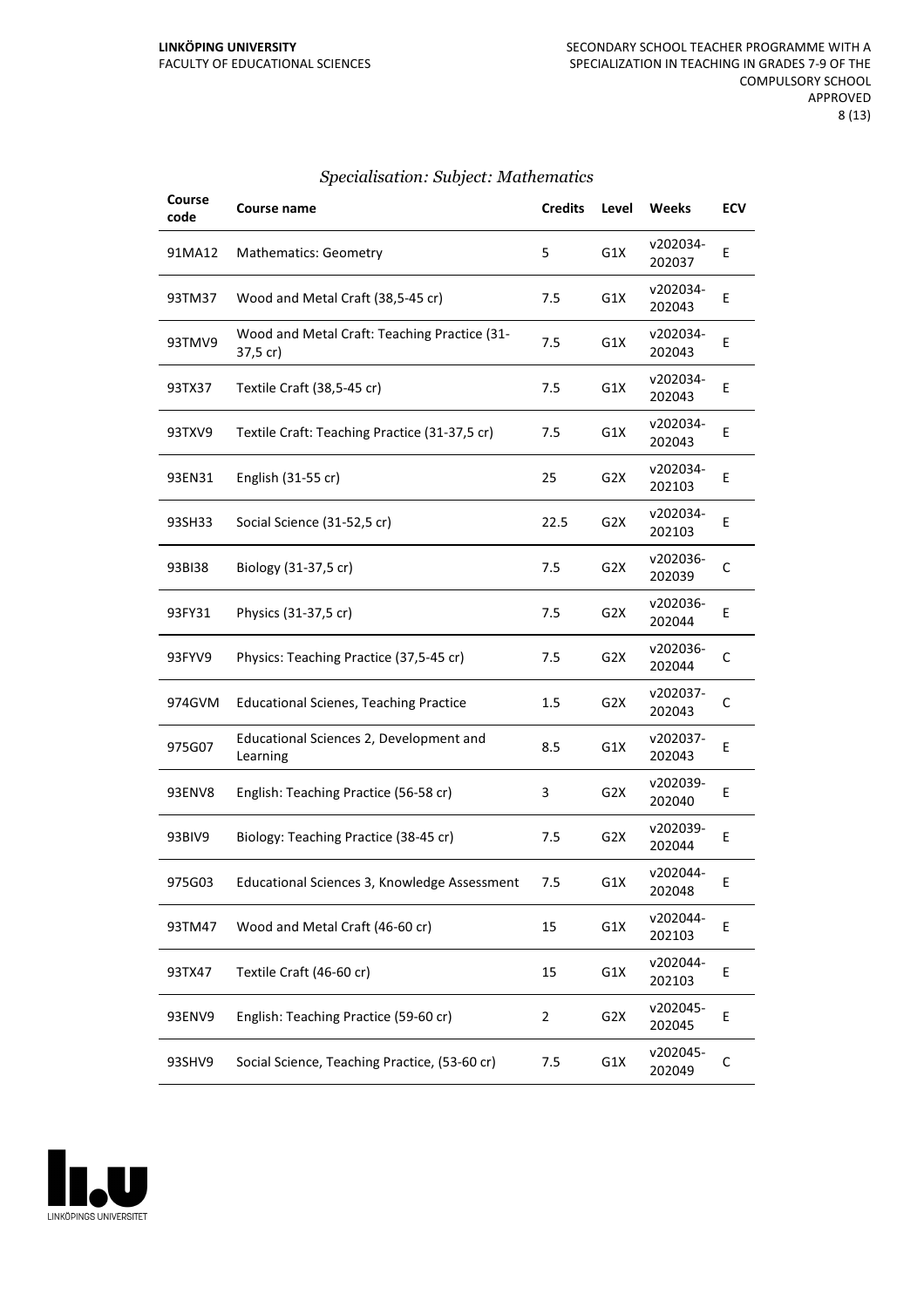| Course<br>code | Course name                                                               | <b>Credits</b> | Level            | Weeks              | ECV |
|----------------|---------------------------------------------------------------------------|----------------|------------------|--------------------|-----|
| 93BI47         | Biology $(46-60$ cr)                                                      | 15             | G2X              | v202045-<br>202102 | C   |
| 93FY41         | Physics (46-60 cr)                                                        | 15             | G <sub>2</sub> X | v202045-<br>202102 | E   |
| 975G04         | Educational Sciences 4, History of Education,<br>Societal role and values | 7.5            | G1X              | v202049-<br>202103 | E   |

# **Semester 6 (Spring 2021)**

| Course<br>code | Course name                                                          | <b>Credits</b> | Level            | <b>Weeks</b>       | <b>ECV</b> |
|----------------|----------------------------------------------------------------------|----------------|------------------|--------------------|------------|
| 93XKE1         | Thesis, Chemistry                                                    | 15             | G <sub>2E</sub>  | v202103-<br>202122 | E          |
| 93UK51         | Educational Sciences 5, Social Relations and<br>Teachers' Leadership | 7.5            | G <sub>2</sub> X | v202104-<br>202108 | E          |
| <b>9ATX59</b>  | Textile Craft Studies (61-75 Credits)                                | 15             | G <sub>2</sub> X | v202104-<br>202113 | E          |
| <b>9ATM59</b>  | Wood and Metal Craft Studies (61-75 Credits)                         | 15             | G <sub>2</sub> X | v202104-<br>202121 | Ε          |
| 93XEN1         | Thesis, English                                                      | 15             | G <sub>2E</sub>  | v202104-<br>202123 | E          |
| 93XMA1         | Thesis, Mathematics                                                  | 15             | G <sub>2E</sub>  | v202104-<br>202123 | E          |
| 93UK61         | Educational Sciences 6, Special Needs Education                      | 7.5            | G <sub>2</sub> X | v202109-<br>202113 | Ε          |
| 93XBI1         | Thesis, Biology                                                      | 15             | G <sub>2E</sub>  | v202113-<br>202122 | E          |
| 93XFY1         | Thesis, Physics                                                      | 15             | G <sub>2E</sub>  | v202113-<br>202122 | E          |
| 93XFR1         | Thesis, French                                                       | 15             | G <sub>2E</sub>  | v202114-<br>202123 | E          |
| 93XGE1         | Thesis, Geography                                                    | 15             | G <sub>2E</sub>  | v202114-<br>202123 | Ε          |
| 93XRE1         | Thesis, Religious education                                          | 15             | G <sub>2E</sub>  | v202114-<br>202123 | E          |
| 93XSA1         | Thesis, Swedish as a second language                                 | 15             | G <sub>2E</sub>  | v202114-<br>202123 | E          |

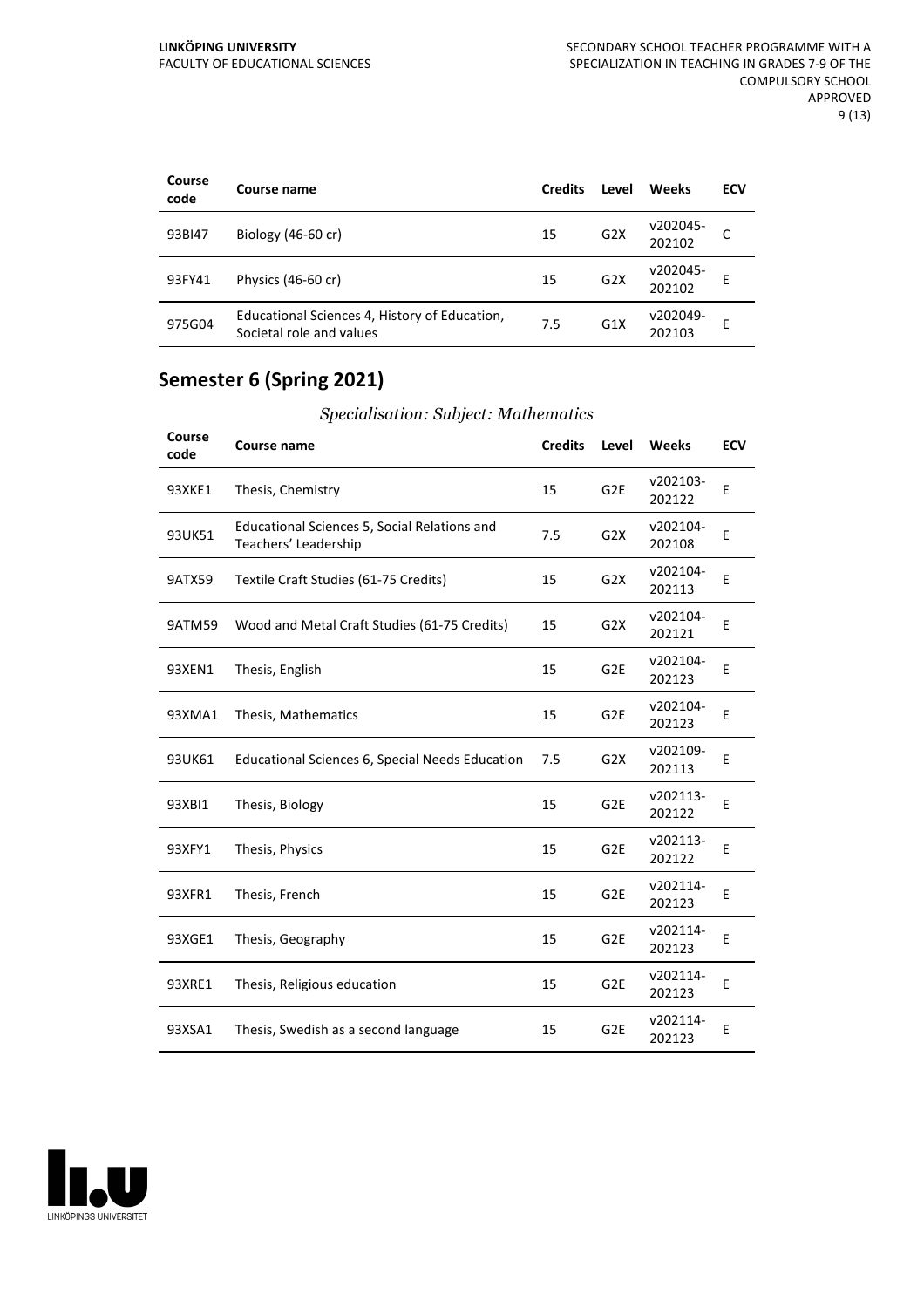| Course<br>code | Course name                  | <b>Credits</b> | Level           | Weeks              | <b>ECV</b> |
|----------------|------------------------------|----------------|-----------------|--------------------|------------|
| 93XSH1         | Thesis, Social Science       | 15             | G <sub>2E</sub> | v202114-<br>202123 | Е          |
| 93XSV1         | Thesis, Swedish              | 15             | G <sub>2E</sub> | v202114-<br>202123 | E          |
| 93XTK7         | Thesis, Technology           | 15             | G <sub>2E</sub> | v202114-<br>202123 | E          |
| 93XTM7         | Thesis, Wood and Metal Craft | 15             | G <sub>2E</sub> | v202114-<br>202123 | Е          |
| 93XTX7         | Thesis, Textile Craft        | 15             | G <sub>2E</sub> | v202114-<br>202123 | Е          |
| 93XTY1         | Thesis, German               | 15             | G2X             | v202114-<br>202123 | Е          |

## **Semester 7 (Autumn 2021)**

| Course<br>code | Course name                                                         | <b>Credits</b> | Level            | Weeks              | <b>ECV</b> |
|----------------|---------------------------------------------------------------------|----------------|------------------|--------------------|------------|
| <b>9AUK77</b>  | <b>Educational Sciences 7: School Development</b><br>and Evaluation | 9              | A1X              | v202134-<br>202139 | E          |
| 93RE19         | Religious Studies (1-15 cr)                                         | 15             | G2X              | v202134-<br>202143 | E          |
| 93SA17         | Swedish as a second language (1-15 cr)                              | 15             | G <sub>2</sub> X | v202134-<br>202143 | E          |
| 9AGE59         | Geography (61-75 Credits)                                           | 15             | A1X              | v202134-<br>202143 | E          |
| 9ARE59         | Religious Studies (61-75 Credits)                                   | 15             | A1X              | v202134-<br>202143 | Е          |
| 9ASA59         | Swedish as a second language (61-75 Credits)                        | 15             | A1X              | v202134-<br>202143 | E          |
| <b>9ASH59</b>  | Social science (61-75 Credits)                                      | 15             | A1X              | v202134-<br>202143 | E          |
| 9ASV58         | Swedish (61-75 Credits)                                             | 15             | A1X              | v202134-<br>202143 | E          |
| 93GE07         | Geography (1-30 cr)                                                 | 30             | G2X              | v202134-<br>202203 | Ε          |
| 93TK19         | Technology 1                                                        | 30             | G1X              | v202134-<br>202203 | E          |

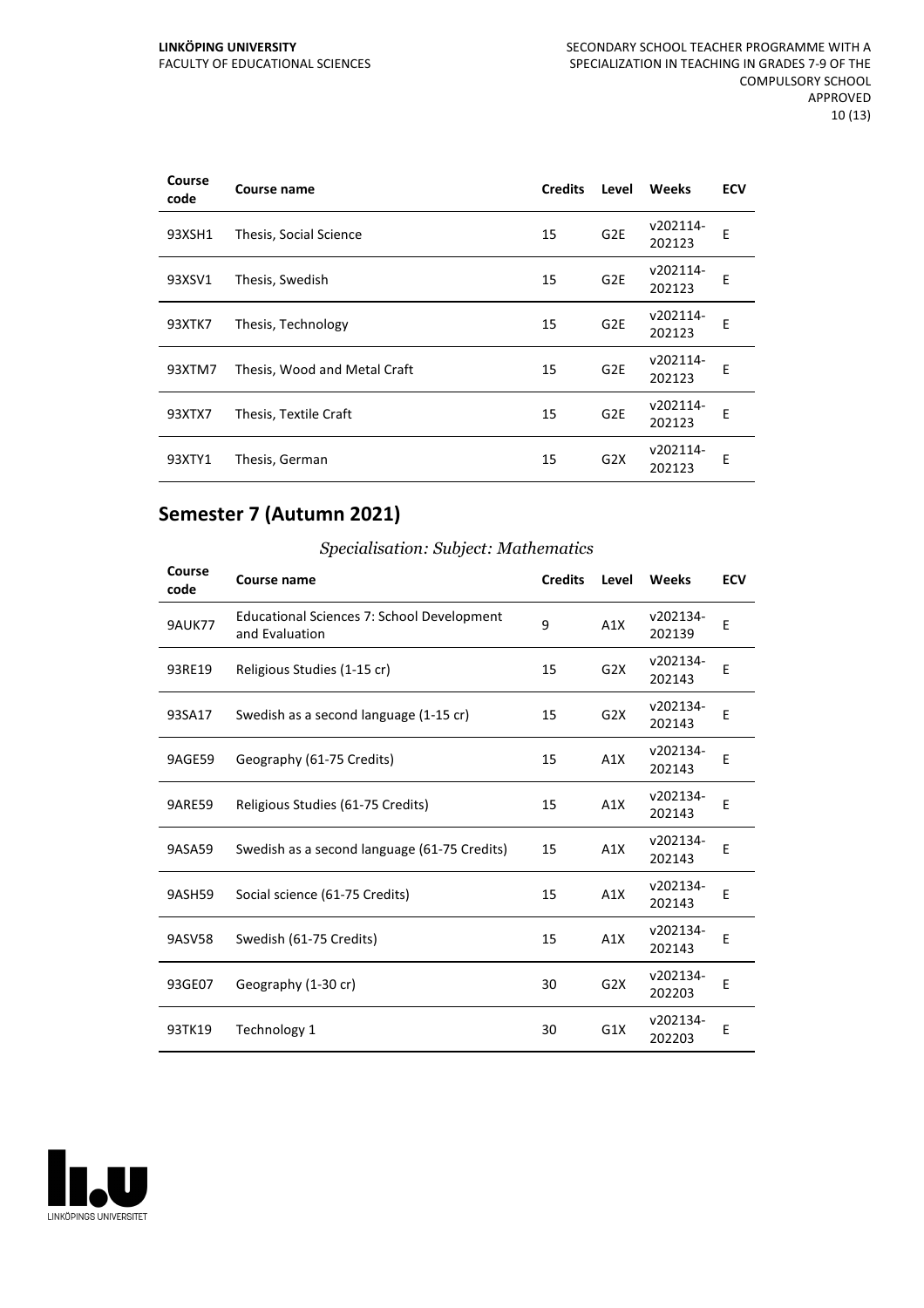| Course<br>code     | Course name                                                                              | <b>Credits</b> | Level            | Weeks              | <b>ECV</b> |
|--------------------|------------------------------------------------------------------------------------------|----------------|------------------|--------------------|------------|
| <b>9AEN59</b>      | English (61-75 Credits)                                                                  | 15             | A1X              | v202134-<br>202203 | E          |
| 93KE17             | Chemistry (1-15 cr)                                                                      | 15             | G <sub>1</sub> X | v202135-<br>202143 | E          |
| 9AB <sub>159</sub> | Biology (61-75 Credits))                                                                 | 15             | A1X              | v202135-<br>202143 | E          |
| 9AKE59             | Chemistry (61-75 Credits)                                                                | 15             | A1X              | v202135-<br>202143 | E          |
| <b>9AMA57</b>      | Mathematics: Discrete mathematics,<br>mathematical models and modelling (61-75)<br>ECTS) | 15             | A1X              | v202135-<br>202143 | E          |
| 9AUK81             | Educational Sciences 8, Theory of science and<br>research methods                        | 7.5            | A1X              | v202144-<br>202148 | E          |
| 93KE27             | Chemistry (16-30 cr)                                                                     | 15             | G1X              | v202144-<br>202202 | Е          |
| 93RE29             | Religious Studies (16-30 cr)                                                             | 15             | G <sub>2</sub> X | v202144-<br>202203 | E          |
| 93SA27             | Swedish as a second language (16-30 cr)                                                  | 15             | G <sub>2</sub> X | v202144-<br>202203 | E          |

# **Semester 8 (Spring 2022)**

| Course<br>code | Course name                             | <b>Credits</b> | Level | <b>Weeks</b>       | <b>ECV</b> |
|----------------|-----------------------------------------|----------------|-------|--------------------|------------|
| 9AKE39         | Chemistry (31-45 cr)                    | 15             | A1X   | v202203-<br>202222 | E          |
| 9ARE39         | Religious Studies (31-45 cr)            | 15             | A1X   | v202204-<br>202213 | E          |
| 9ASA37         | Swedish as a Second language (31-45 cr) | 15             | A1X   | v202204-<br>202213 | E          |
| 9AGE39         | Geography (31-45 cr)                    | 15             | A1X   | v202204-<br>202218 | E          |
| 9ATK39         | Technology 31-45 cr                     | 15             | A1X   | v202204-<br>202219 | E          |
| 9AXBI1         | Thesis in Biology                       | 15             | A1X   | v202204-<br>202223 | E          |
| 9AXEN1         | Thesis in English                       | 15             | A1X   | v202204-<br>202223 | E          |

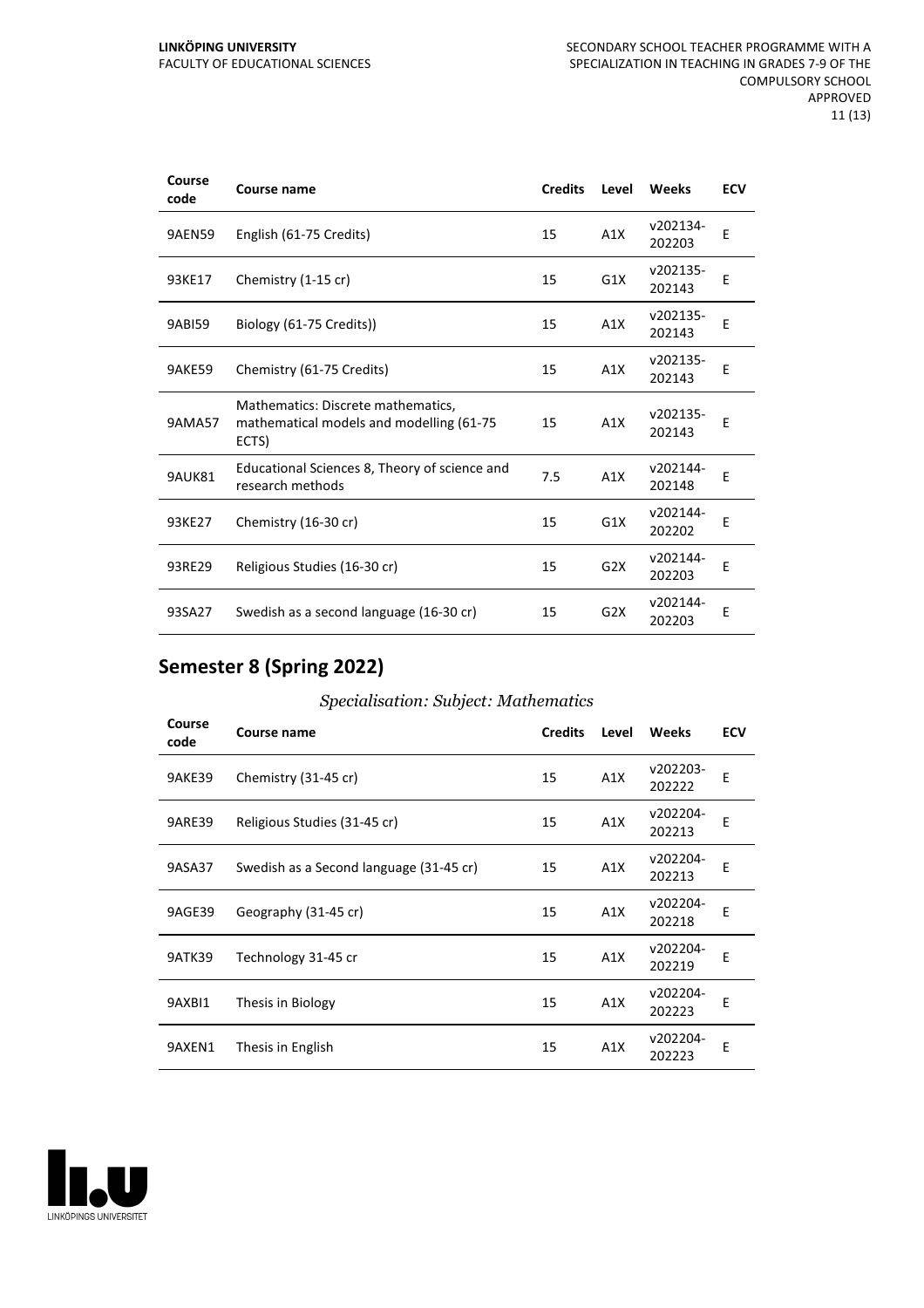| Course<br>code | Course name                                                          | <b>Credits</b> | Level | Weeks              | <b>ECV</b> |
|----------------|----------------------------------------------------------------------|----------------|-------|--------------------|------------|
| 9AXKE1         | Thesis in Chemistry                                                  | 15             | A1E   | v202204-<br>202223 | E          |
| 9AXMA1         | Thesis in Mathematics                                                | 15             | A1X   | v202204-<br>202223 | E          |
| 9AVFU8         | <b>Teaching Practice</b>                                             | 13.5           | A1X   | v202205-<br>202214 | E          |
| 9ATKV8         | Technology: Teaching Practice (46-52,5 Credits)                      | 7.5            | A1X   | v202206-<br>202211 | E          |
| 9AGEV8         | Geography: Teaching Practice (46-52,5 Cr)                            | 7.5            | A1X   | v202209-<br>202213 | E          |
| 9AKEV8         | Chemistry: Teaching Practice (46-52,5 Credits)                       | 7.5            | A1X   | v202212-<br>202217 | E          |
| 9AREV8         | Religious Studies: Teaching Practice (46-52,5 cr)                    | 7.5            | A1X   | v202213-<br>202218 | E          |
| 9ASAV8         | Swedish as a Second Language: Teaching<br>Practice (46-52,5 Credits) | 7.5            | A1X   | v202214-<br>202223 | E          |
| 9AXGE1         | Thesis in Geography                                                  | 15             | A1X   | v202214-<br>202223 | E          |
| 9AXRE1         | Thesis in Religious Studies                                          | 15             | A1X   | v202214-<br>202223 | E          |
| 9AXSA1         | Thesis in Swedish as a Second Language                               | 15             | A1X   | v202214-<br>202223 | Ε          |
| 9AXSH1         | Thesis in Social Science                                             | 15             | A1X   | v202214-<br>202223 | E          |
| 9AXSV1         | Thesis in Swedish                                                    | 15             | A1X   | v202214-<br>202223 | E          |
| 9AXTK7         | Thesis in Technology                                                 | 15             | A1E   | v202214-<br>202223 | Е          |
| 9AXTM7         | Thesis in Wood and Metal Craft                                       | 15             | A1E   | v202214-<br>202223 | Ε          |
| 9AXTX7         | Thesis in Textile Craft                                              | 15             | A1E   | v202214-<br>202223 | Е          |
| 9AUK81         | Educational Sciences 8, Theory of science and<br>research methods    | 7.5            | A1X   | v202219-<br>202223 | E          |